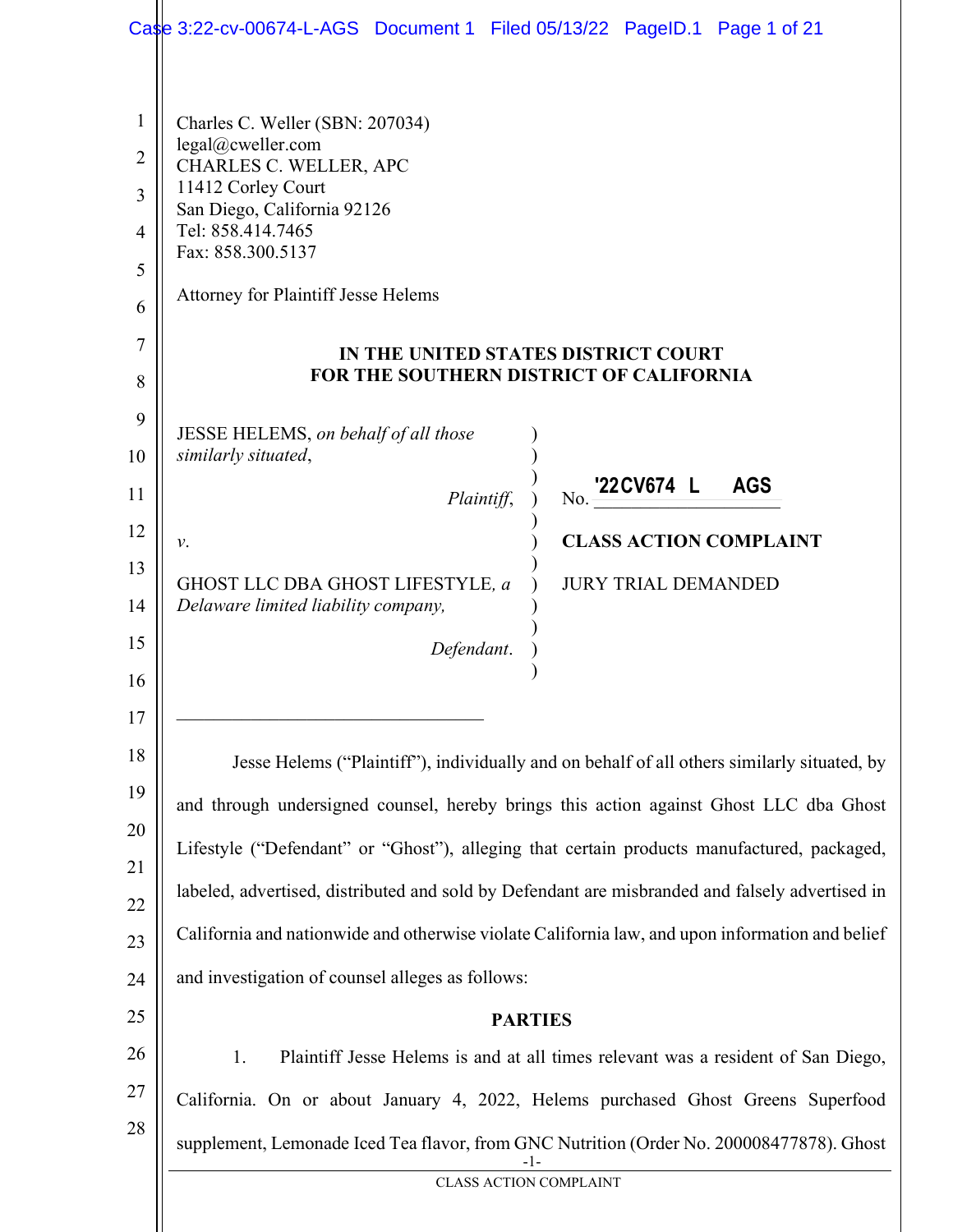| $\mathbf{1}$   | Greens ("the $Product(s)$ ") is a dietary supplement meant to support muscle growth and probiotic     |
|----------------|-------------------------------------------------------------------------------------------------------|
| $\overline{2}$ | health.                                                                                               |
| 3              | 2.<br>Defendant Ghost LLC dba Ghost Lifestyle is a Delaware limited liability company                 |
| $\overline{4}$ | with its principal place of business in Chicago, Illinois.                                            |
| 5              | <b>JURISDICTION AND VENUE</b>                                                                         |
| 6              | 3.<br>This Court has subject matter jurisdiction over this action pursuant to the Class               |
| $\overline{7}$ | Action Fairness Act, Pub. L. 109-2, 119 Stat. 4 (codified in scattered sections of Title 28 of the    |
| 8              | United States Code); specifically, under 28 U.S.C. § 1332(d), which provides for the original         |
| 9<br>10        |                                                                                                       |
| 11             | jurisdiction of the federal district courts over "any civil action in which the matter in controversy |
| 12             | exceeds the sum or value of \$5,000,000, exclusive of interest and costs, and [that] is a class       |
| 13             | action in which any member of a class of plaintiffs is a citizen of a State different from any        |
| 14             | defendant." 28 U.S.C. § 1332(d)(2)(A).                                                                |
| 15             | Plaintiff seeks to represent Class members who are citizens of states different from<br>4.            |
| 16             | the Defendant.                                                                                        |
| 17             | 5.<br>The matter in controversy in this case exceeds $$5,000,000$ in the aggregate,                   |
| 18             | exclusive of interests and costs.                                                                     |
| 19             | 6. In addition, "the number of members of all proposed plaintiff classes in the                       |
| 20             | aggregate" is greater than 100. See 28 U.S.C. § $1332(d)(5)(B)$ .                                     |
| 21             | In the alternative, the Court has jurisdiction pursuant to 28 U.S.C. $\S$ 1332(a). The<br>7.          |
| 22<br>23       | amount in controversy exceeds \$75,000 exclusive of interest, fees, and costs.                        |
| 24             | This Court has personal jurisdiction over Defendant because this action arises out<br>8.              |
| 25             | of and relates to Defendant's contacts with this forum.                                               |
| 26             | 9.<br>Those contacts include but are not limited to sales of the Products directly to                 |
| 27             | commercial and individual consumers located in this district, including Plaintiff; shipping the       |
| 28             |                                                                                                       |
|                | $-2-$<br><b>CLASS ACTION COMPLAINT</b>                                                                |
|                |                                                                                                       |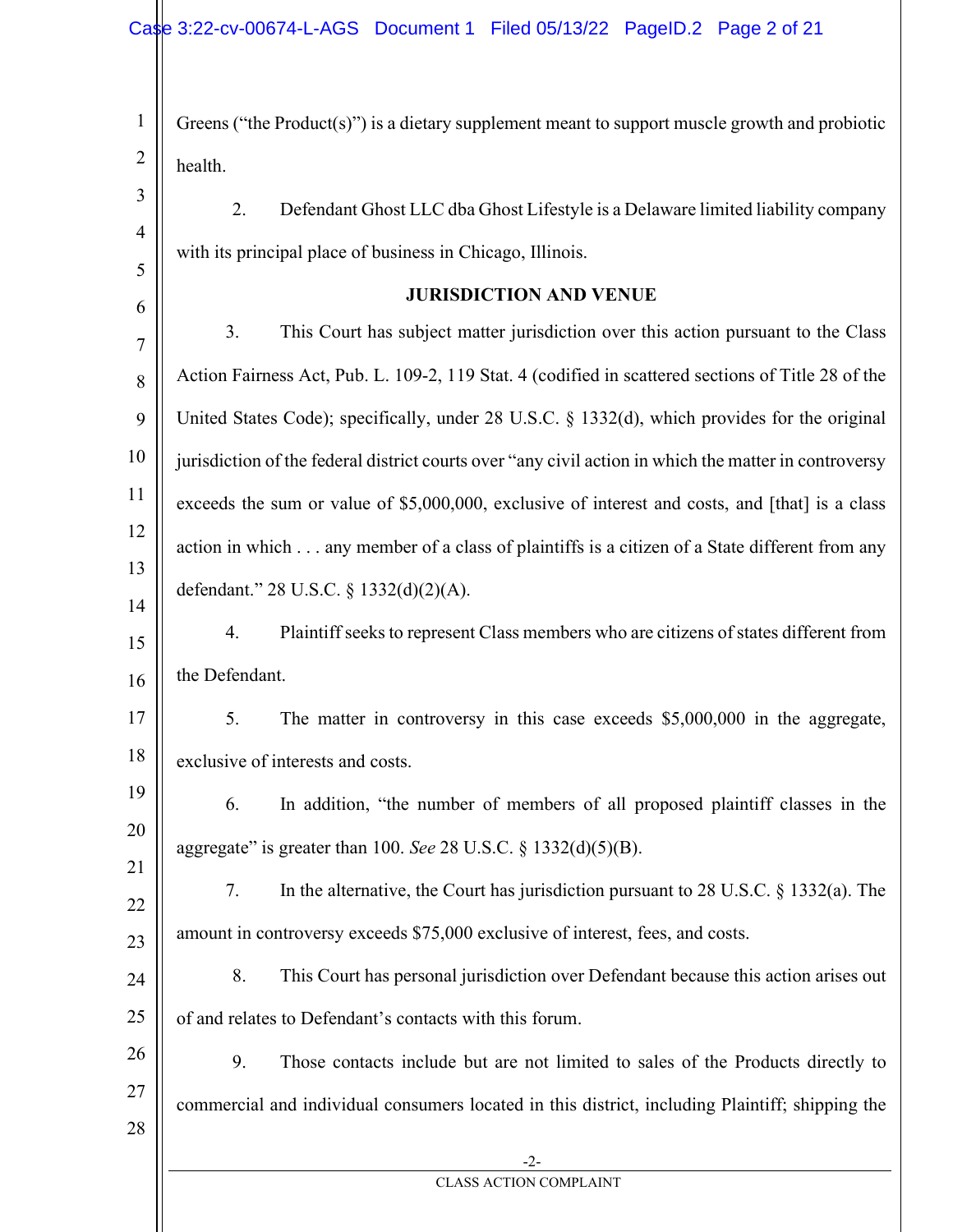1 2 3 4 5 6 7 8 9 10 Products to commercial and individual consumers in this district, including Plaintiff; knowingly directing advertising and marketing materials concerning the Products into this district through wires and mails, both directly and through electronic and print publications that are directed to commercial and individual consumers in this district; and operating an e-commerce web site that offers the Products for sale to commercial and individual consumers in this district, as well as offering the Products for sale through third-party e-commerce websites, through both of which commercial and individual consumers residing in this district have purchased the Products.

11 12 13 10. Defendant knowingly directs electronic activity and ships the Products into this district with the intent to engage in business interactions for profit, and it has in fact engaged in such interactions, including the sale of the Products to Plaintiff.

14 15 16 11. Defendant also sells the Products to retailers and wholesalers in this district for the purpose of making the Products available for purchase by individual consumers in this district.

17 18

19

20

12. Plaintiff's losses and those of other Class members were sustained in this district. 13. Venue is proper pursuant to 28 U.S.C. § 1391(b)(2) because a substantial part of the events or omissions giving rise to Plaintiff's claims occurred within this district.

21 22 14. Venue is also proper pursuant to 28 U.S.C. § 1391(c)(2) because this Court maintains personal jurisdiction over defendant.

### 23

24

#### FACTUAL ALLEGATIONS

# A. Consumers Will Pay A Premium for "Clean Labels."

25 26 15. Across the globe, consumers are increasingly attuned to claims that foods are "allnatural," minimally processed, or otherwise free of artificial flavors and preservatives.

27 28

16. For example, a 2018 survey by L.E.K. Consulting found that overwhelming numbers of consumers were committed or casual adherents to so-called "clean label" food

> -3- CLASS ACTION COMPLAINT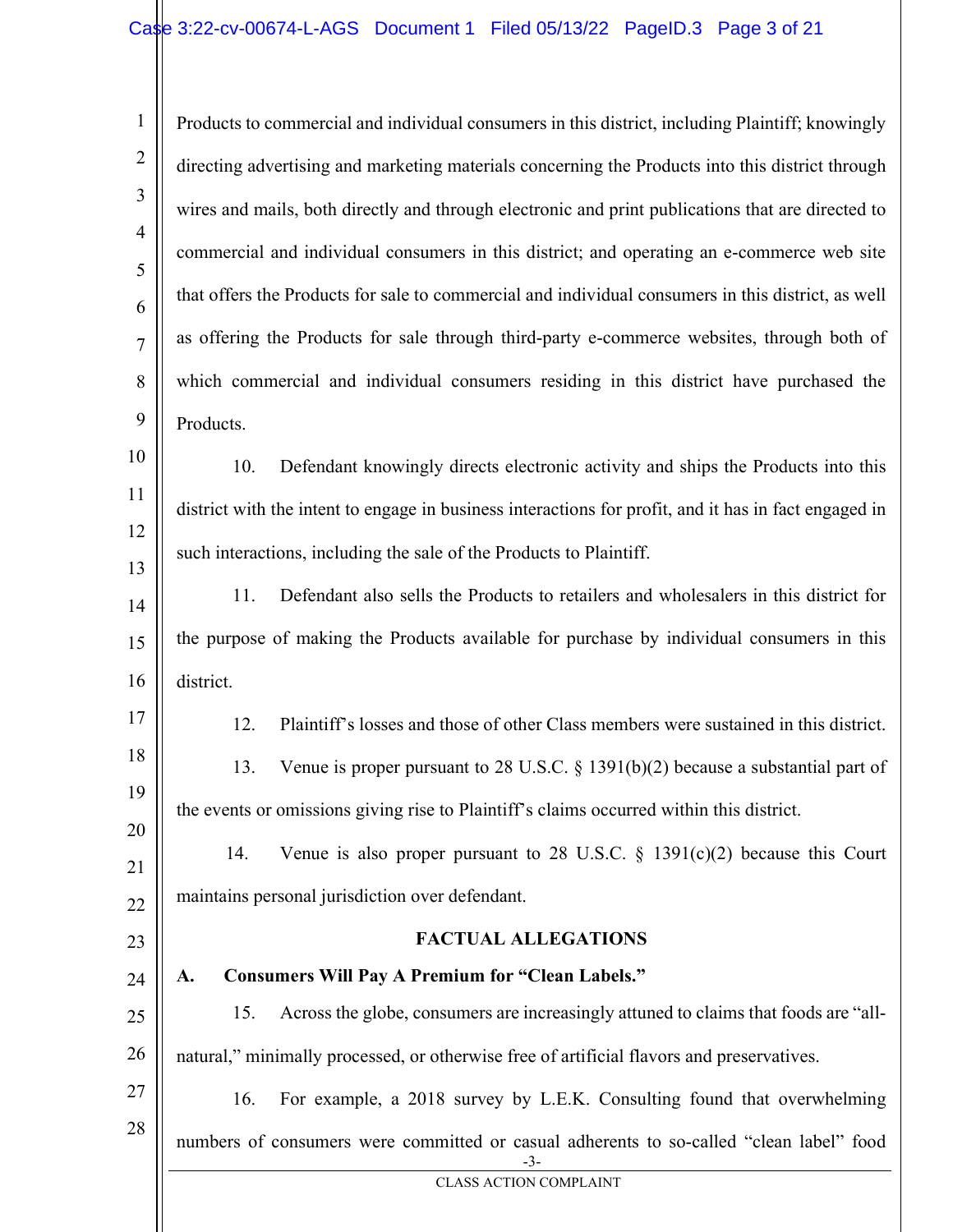$-4$ CLASS ACTION COMPLAINT 1 2 3 4 5 6 7 8 9 10 11 12 13 14 15 16 17 18 19 20 21 22 23 24 25 26 27 28 attributes: "No artificial ingredients" (69 percent); "No preservatives" (67 percent); or "Allnatural" (66 percent). These were the three most attractive attributes in the consumer survey. Roughly 60 to 70 percent of consumers reported a willingness to pay a price premium for "clean label" foods. See https://www.lek.com/insights/ei/next-generation-mindful-food-consumption. 17. This consumer preference has led to an explosion in the category of "clean label" foods and beverages. Leading analyst Allied Market Research estimated that the "natural foods and drinks" category would grow by an estimated compound annual growth rate of 13.7 percent from 2016 to 2023, reaching \$191 billion in annual sales by 2023. See https://www.alliedmarketresearch.com/natural-food-and-drinks-market. 18. According to Nielsen, more than 40 percent of consumers rate the absence of artificial flavors in their foods as important to them when deciding between competing products, and more than 60 percent try to avoid artificial flavors at least some of the time. 19. Consumers also have a specific sense of the attributes of "natural" foods. Research by Consumer Reports indicates that nearly 90 percent of consumers believe and expect that foods described as "natural" should contain no artificial ingredients. B. Defendant's Use of Synthetic Flavorings. 20. Defendant Ghost LLC formulates, manufactures, and sells a number of dietary supplements and powders that are meant to support workout, bodybuilding, and other health and fitness goals. Among those are Ghost Greens, a blend of "superfood" greens designed to support workouts and gut health. It comes in three flavors: Lime, Guava, and Iced Tea Lemonade. These Products are sold by some of the largest dietary supplement retailers in this country including GNC and The Vitamin Shoppe.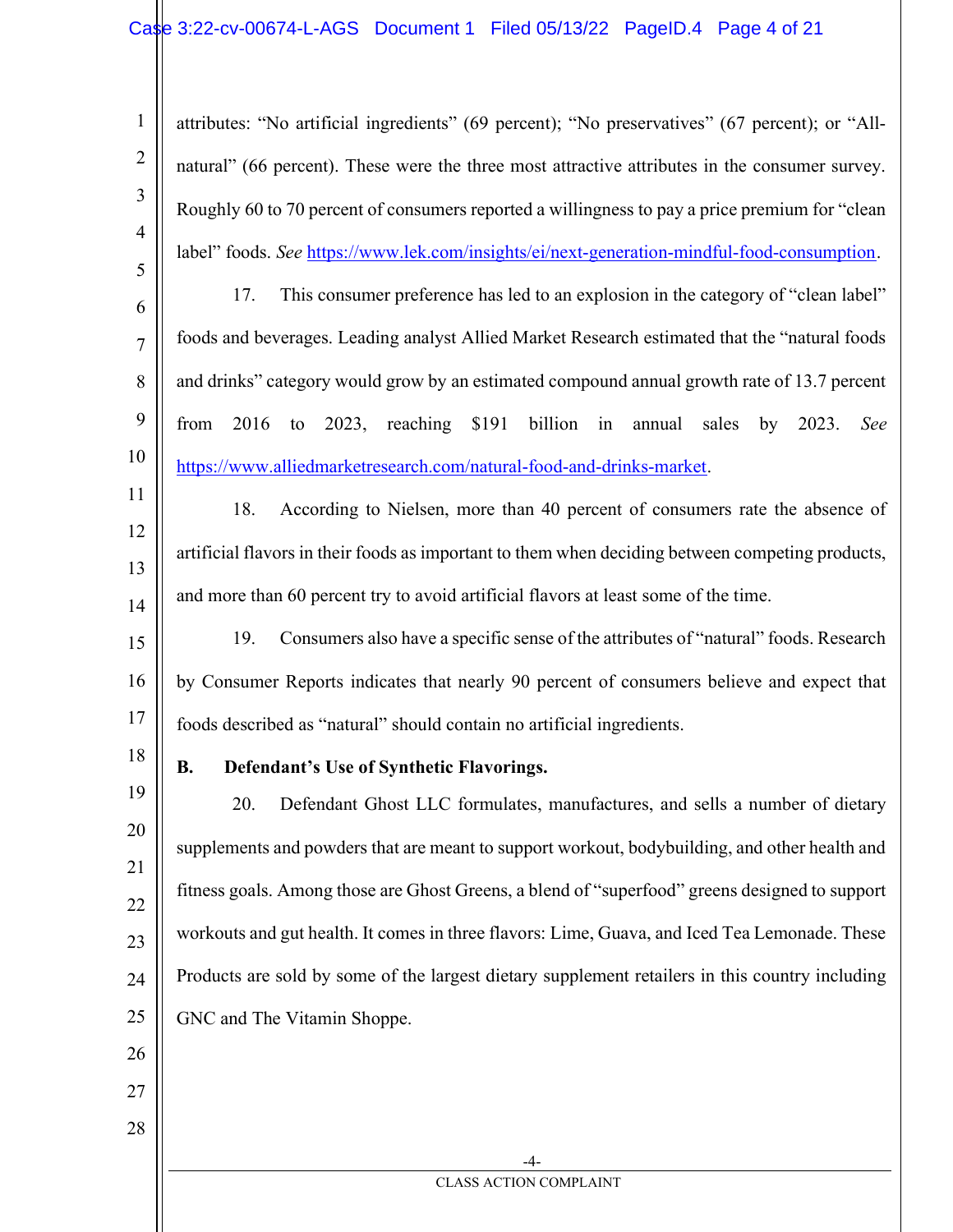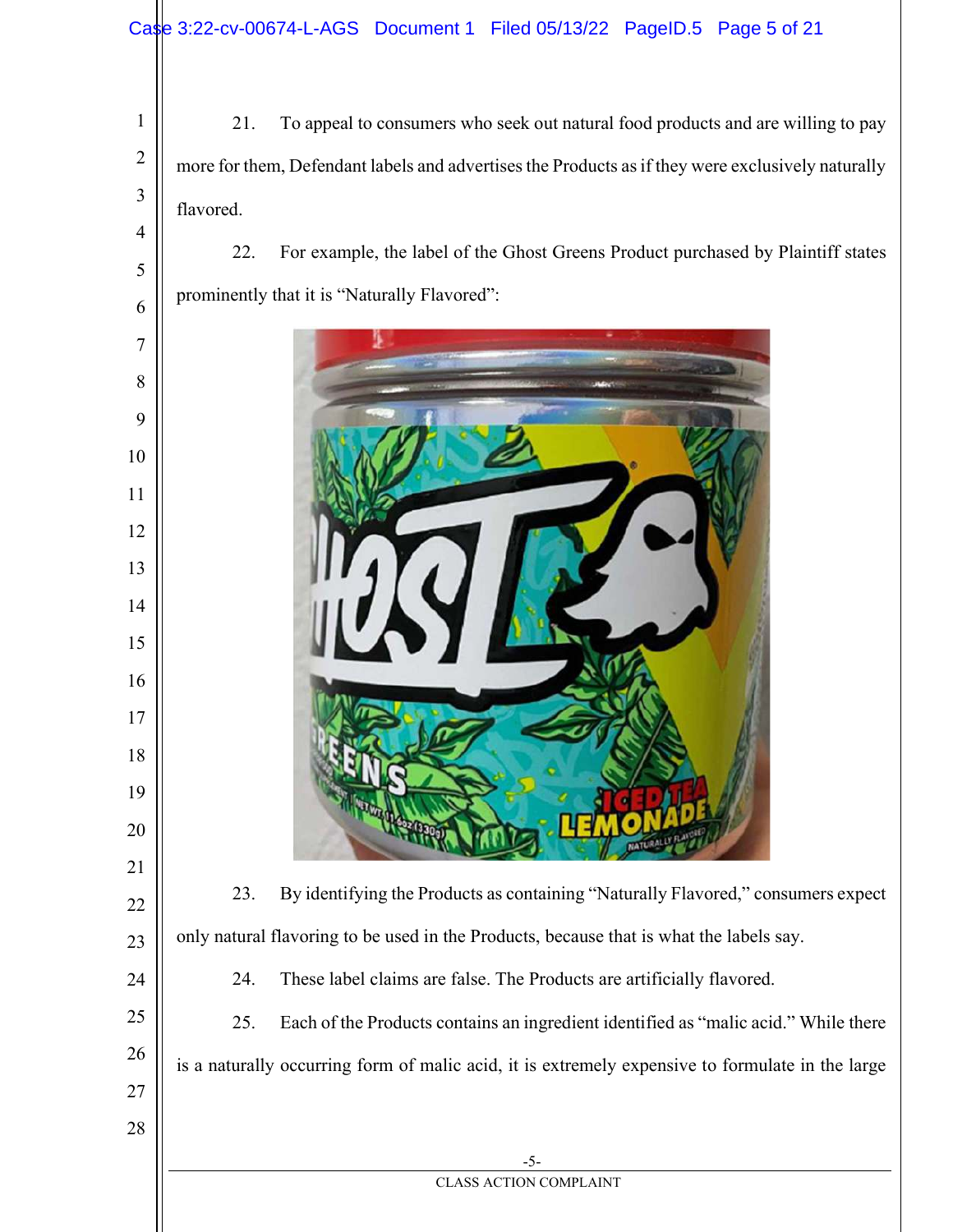quantities and is almost never used in mass-produced food products. Instead, the malic acid that Defendant uses in these Products is d-1 malic acid, a synthetic petrochemical.<sup>1</sup>

- 26. This type of malic acid is manufactured in petrochemical plants from benzene or butane—components of gasoline and lighter fluid, respectively—through a series of chemical reactions, some of which involve highly toxic chemical precursors and byproducts.
- 7 8 9 27. Fruit flavors in a food are imparted by the interactions between sugars, acids, lipids, and various volatile compounds. The sweetness or tartness of a fruit flavor is determined by the ratio between the sugars (mainly glucose and fructose) and acids, such as malic acid.
- 10 11 12 13 28. The quality and consumer acceptability of fruit flavors is based on their perceived sweetness and tartness, which in turn is driven by the ratio between sugars and acids. Fruits such as lemons, limes, and guavas have their own natural ratio of sugars and acids.
- 14 15 16 17 29. The malic acid used in the Products is used to create, enhance, simulate, and/or reinforce the sweet and tart taste that consumers associate with the characterizing fruit flavors, such as lemons. As described below, it does so by changing the ratio between acids and sugars in the Products.
- 18 19 20 21 30. Defendant uses the artificial petrochemically derived d-l malic acid in its Products to create this sweet and tart flavor but pretends otherwise, conflating natural and artificial flavorings, misbranding the Products and deceiving consumers.
- 22 23 24 31. The ingredients on the Products' label are declared in a way that is misleading and contrary to law, because Defendant designates the ingredient by its generic name, "malic acid," instead of by its specific name, "d-l malic acid."
- 25 26 27 32. Even if the malic acid used in the Products is l-malic acid, it is still not a "natural" flavoring. Almost all l-malic acid used in mass produced food products uses a substrate that is
- 28

1

2

3

4

5

6

| <sup>1</sup> D-malic acid is also called d-hydroxybutanedioic acid or $(R)-(+)$ -2-Hydroxysuccinic acid. |  |  |
|----------------------------------------------------------------------------------------------------------|--|--|
|                                                                                                          |  |  |

CLASS ACTION COMPLAINT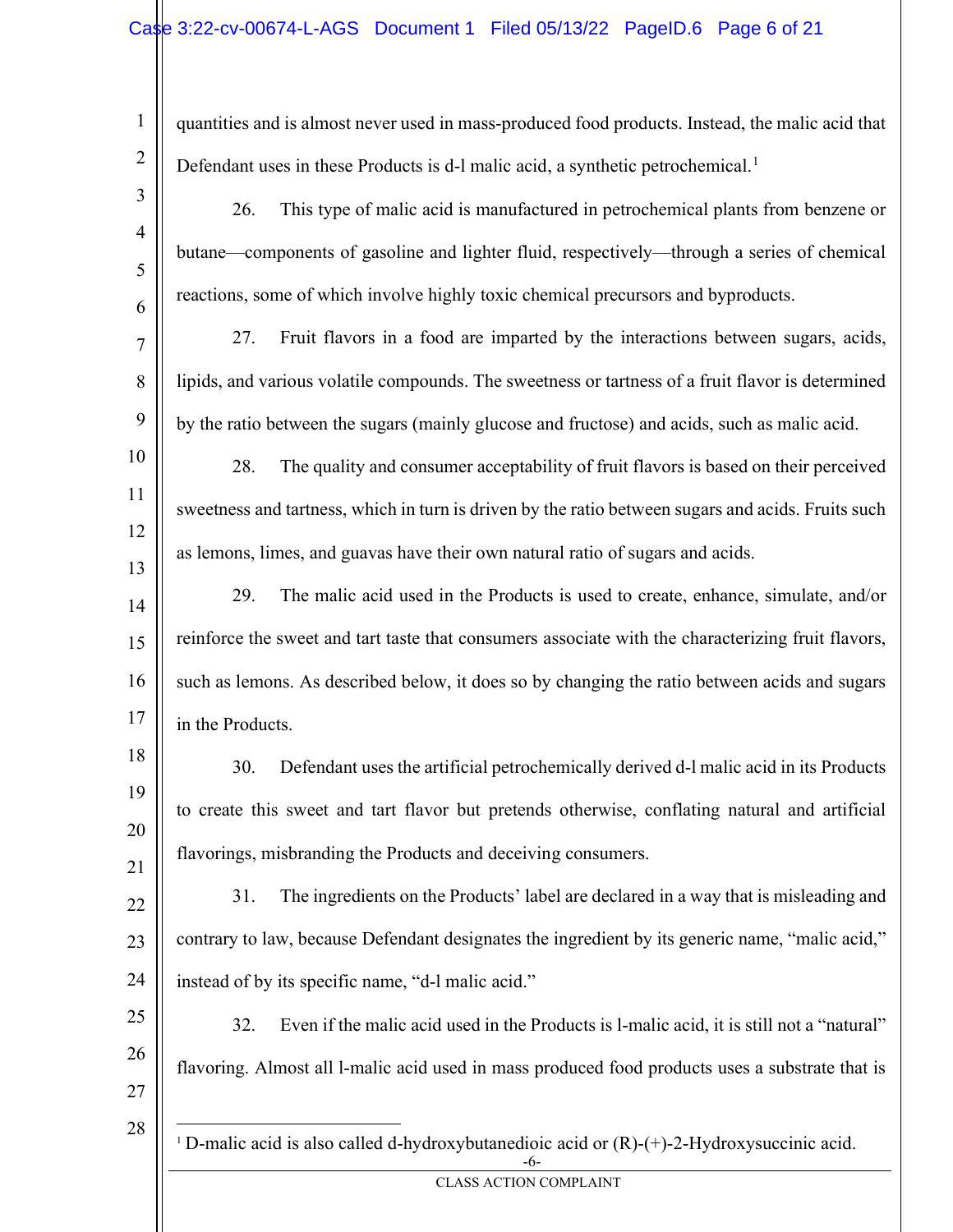derived from petroleum products. For this reason, for example, organic food producers and advocates have sought to have l-malic acid to be struck from the list of additives that can be used in foods labelled "organic."

4 5

6

7

8

9

1

2

3

# C. Requirements for Labelling

33. California's Sherman Food, Drug, and Cosmetic Law, Cal. Health & Saf. Code § 109875, et seq., incorporates all food flavoring and additive regulations of the Federal Food, Drug, and Cosmetic Act ("FDCA"). The regulations require that a food's label accurately describe the nature of the food product and its characterizing flavors. 21 C.F.R. § 102.5(a).

10 11 12 13 14 34. Artificial flavor is defined as "any substance, the function of which is to impart flavor, which is not derived from a spice, fruit or fruit juice, vegetable or vegetable juice, edible yeast, herb, bark, bud, root, leaf or similar plant material, meat, fish, poultry, eggs, dairy products, or fermentation products thereof." 21 C.F.R § 101.22(a)(1).

15 16 17 18 35. Natural flavor is defined as "essential oil, oleoresin, essence or extractive, protein hydrolysate, distillate, or any product of roasting, heating or enzymolysis, which contains the flavoring constituents" from fruits or vegetables, "whose significant function in food is flavoring rather than nutritional." 21 C.F.R  $\frac{1}{2}$  101.22(a)(3).

19 20 21 22 36. Any recognizable primary flavor identified directly or indirectly on the front label of a food Product, whether by word, vignette, depiction of a fruit, or other means is referred to as a "characterizing flavor." 21 C.F.R. § 101.22.

23 24 37. Here, the Products' labels state the characterizing flavors (lemon, lime, and guava).

25 26 27 28 38. If a food product's characterizing flavor is not created exclusively by the named flavor ingredient, the product's front label must state that the product's flavor was simulated or reinforced with either natural or artificial flavorings or both. If any artificial flavor is present

> -7- CLASS ACTION COMPLAINT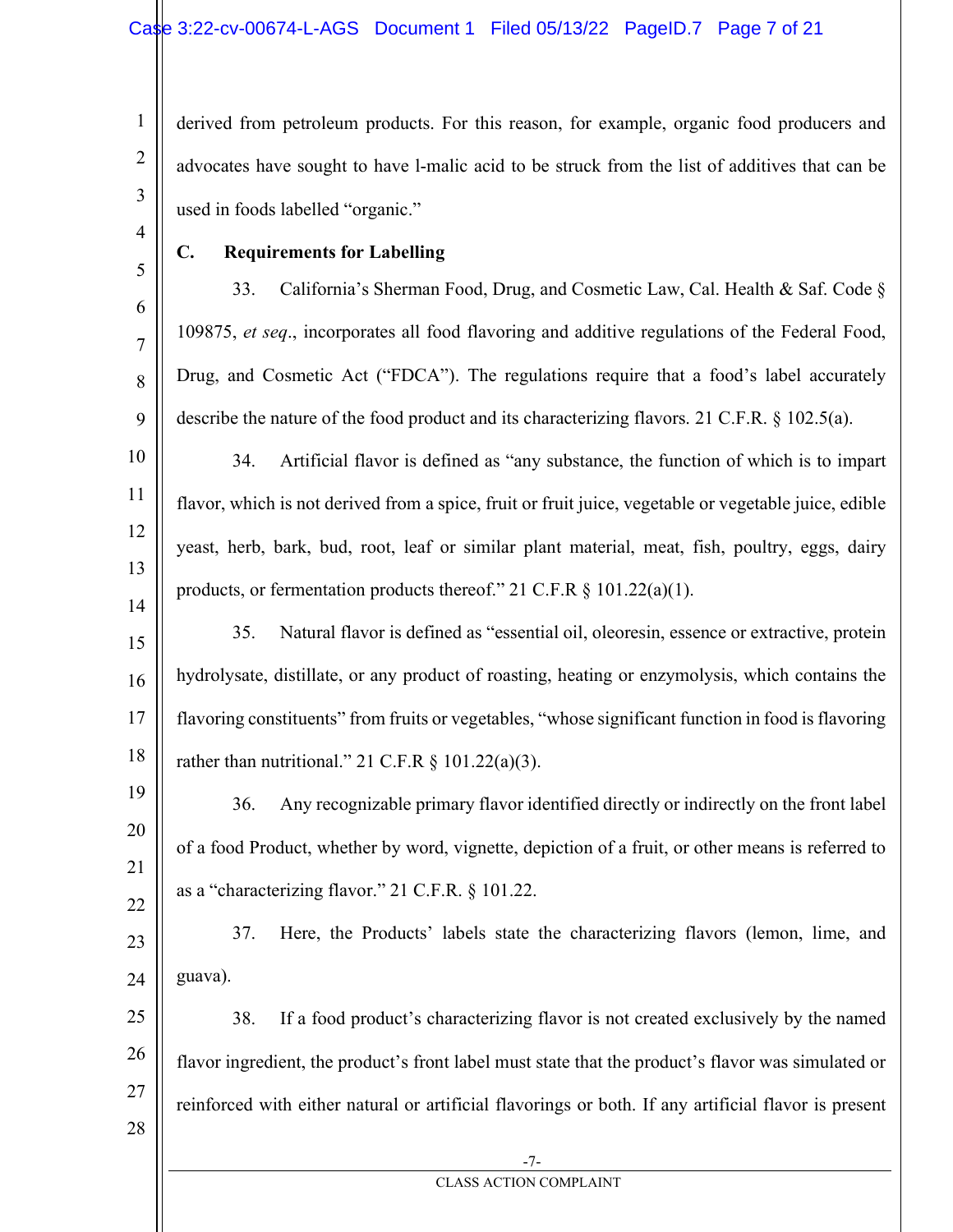## Case 3:22-cv-00674-L-AGS Document 1 Filed 05/13/22 PageID.8 Page 8 of 21

which "simulates, resembles or reinforces" the characterizing flavor, the front label must prominently inform consumers that the product is "Artificially Flavored." 21 C.F.R. § 101.22(i)(2).

5

6

7

8

9

12

17

18

19

20

4

1

2

3

39. A food product's label also must include a statement of the "presence or absence of any characterizing ingredient(s) or component(s)  $\dots$  when the presence or absence of such ingredient(s) or component(s) in the food has a material bearing on price or consumer acceptance . . . and consumers may otherwise be misled about the presence or absence of the ingredient(s) or component(s) in the food." 21 C.F.R. § 102.5.

10 11 40. Such statement must be in boldface print on the front display panel and of sufficient size for an average consumer to notice.

13 14 15 16 41. By changing the ratio between sugars and acids that is naturally found in fruits such as lemons, limes, and guavas, the d-l malic acid used in the Product reinforces, stimulates, or enhances the characterizing flavors, regardless of any other effect it may have or purpose for which it was included.

42. D-l malic acid is not a "natural flavor" as this term is defined by federal and state regulations and is not derived from a fruit or vegetable or any other natural source. Rather, it is derived from petroleum products. The Products therefore contain artificial flavorings.

21 22 23 43. Because the Products contain artificial flavoring, California law requires the Products to display both front- and back-label disclosures to inform consumers that the Products are artificially flavored.

24 25

44. The Products have none of the required disclosures regarding the use of artificial flavors.

27 28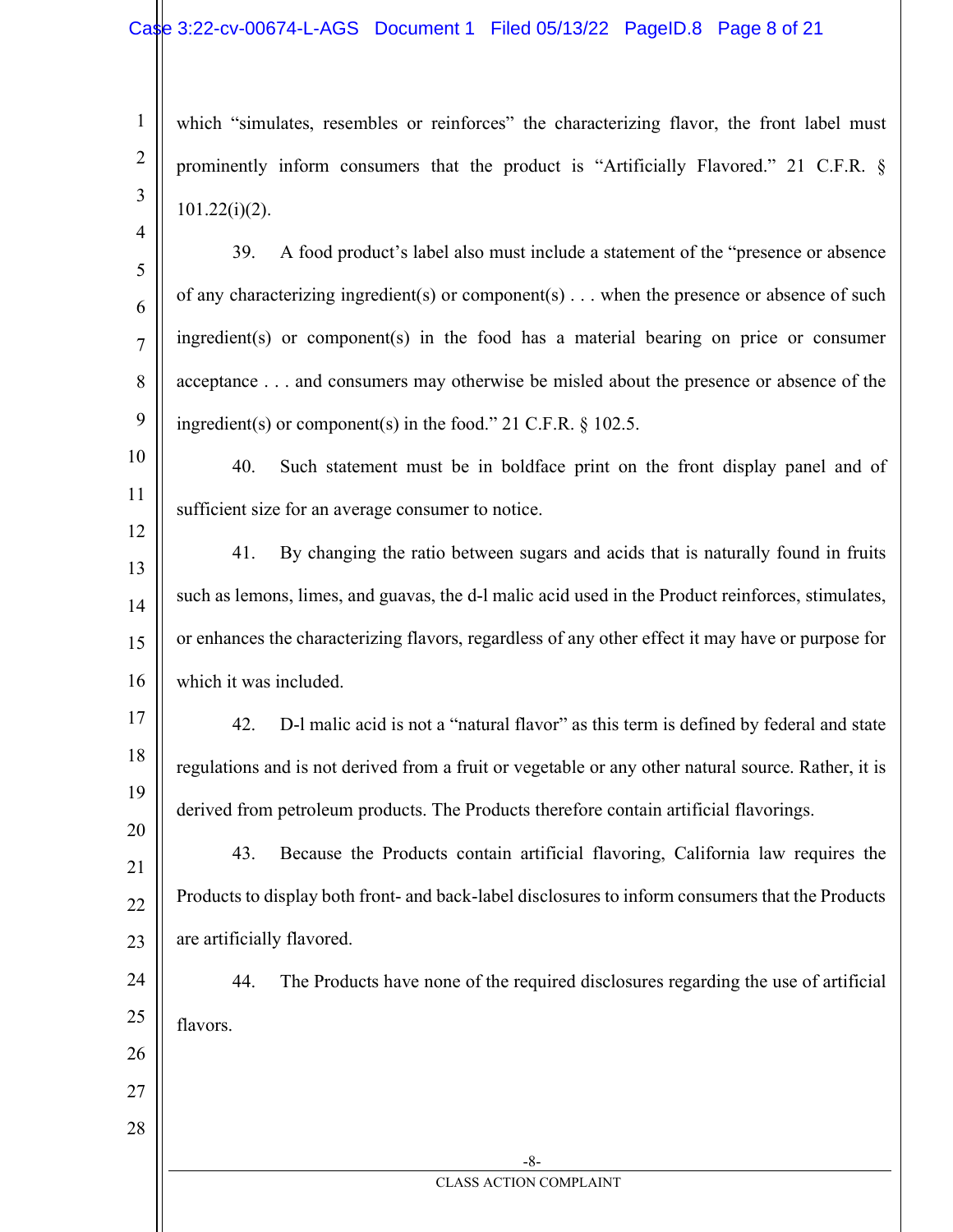| $\mathbf{1}$   | All Flavors of the Deceptively Labeled Products are Substantially Similar.<br>D.                    |
|----------------|-----------------------------------------------------------------------------------------------------|
| $\overline{2}$ | 45.<br>These Products are formulated into different flavors: Iced Tea Lemonade, Lime,               |
| 3              | and Guava.                                                                                          |
| $\overline{4}$ | All of these Products are made with a base formulation that includes the same<br>46.                |
| 5              | "super greens," antioxidant, and probiotic blends, as well as stevia leaf extract.                  |
| 6<br>7         | All of these Products purport to be "Naturally Flavored," <i>i.e.</i> , free of artificial<br>47.   |
| 8              | flavors and preservatives.                                                                          |
| 9              | These Products are also offered for sale on the Defendant's website for the same<br>48.             |
| 10             | price: \$44.99 for a 30-serving container.                                                          |
| 11             | 49.<br>The Products also use similar labels, and the labels present the natural flavoring           |
| 12             | claim in a similar manner.                                                                          |
| 13             | Because of these similarities, the resolution of the asserted claims will be identical<br>50.       |
| 14<br>15       | as between the purchased and unpurchased Products.                                                  |
| 16             | 51.<br>Because both the products and alleged misrepresentations are substantially                   |
| 17             | similar, Plaintiff's claims related to the Products that he purchased are typical of the claims     |
| 18             | available to all purchasers of the Products. As such, Plaintiff is an adequate class representative |
| 19             | for a class of purchasers of all of the Products, regardless of whether Plaintiff purchased every   |
| 20             | flavor of the Products.                                                                             |
| 21             | Plaintiff reserves the right to amend this Complaint to add further products that<br>52.            |
| 22<br>23       | contain similar label misrepresentations as testing continues.                                      |
| 24             | Labels are the chief means by which food product manufacturers convey critical<br>53.               |
| 25             | information to consumers, and consumers have been conditioned to rely on the accuracy of the        |
| 26             | claims made on these labels. As the California Supreme Court stated in a case involving alleged     |
| 27             | violations of the UCL and FAL, "Simply stated: labels matter. The marketing industry is based       |
| 28             |                                                                                                     |
|                | $-9-$<br><b>CLASS ACTION COMPLAINT</b>                                                              |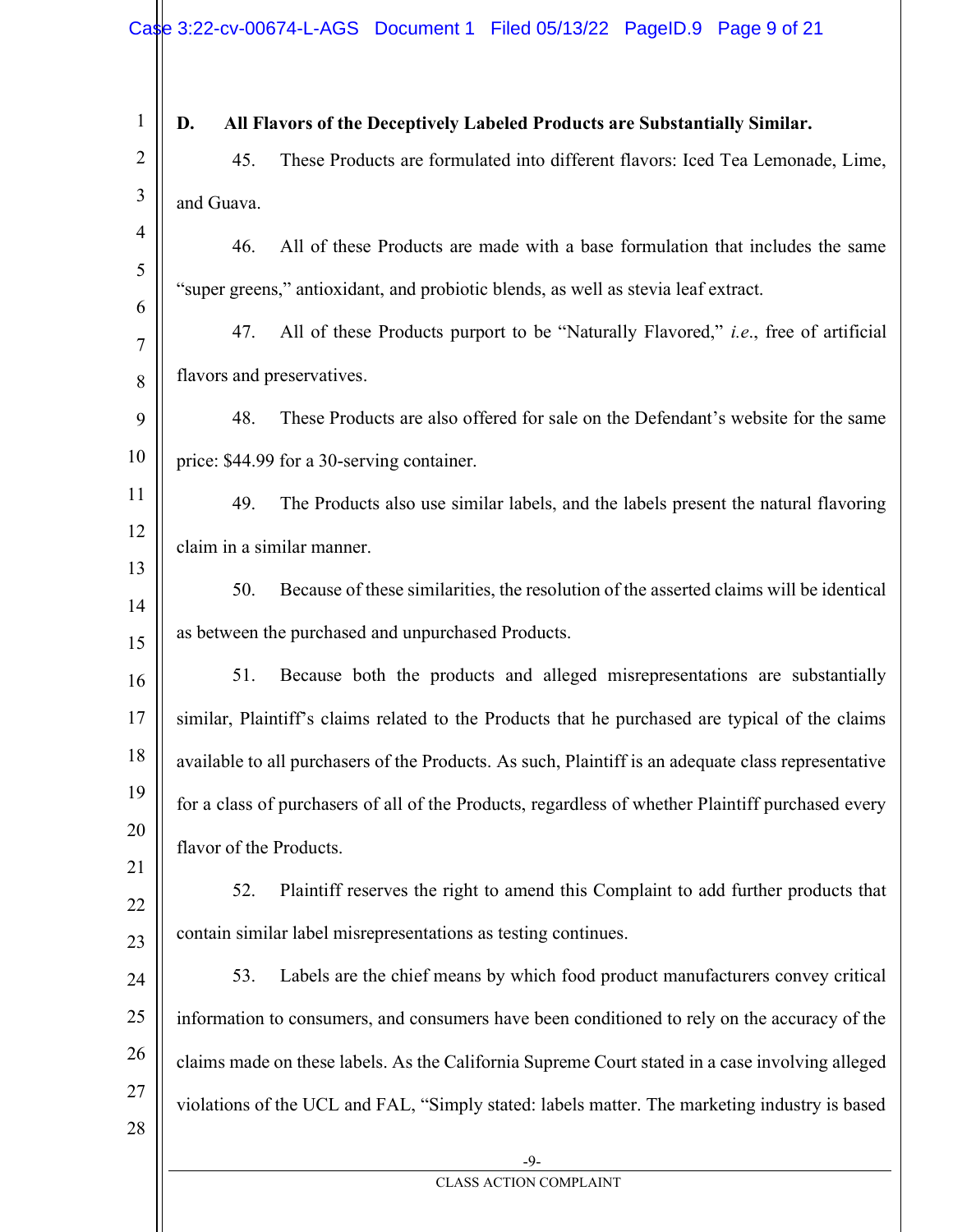on the premise that labels matter, that consumers will choose one product over another similar product based on its label." Kwikset Corp. v. Superior Court, 51 Cal.4th 310, 328 (2011).

54. Given the Defendant's labels, consumers including Plaintiff would reasonably understand Defendant's statements to mean that each Products were free of artificial flavorings as advertised and represented. These statements were false.

7 8 9 10 11 55. Consumers including Plaintiff would reasonably rely on Defendant's statements such that they would not have purchased the Products from Defendant if the truth about the products' flavoring were known, or would have only been willing to pay a substantially reduced price for the Products had they known that Defendant's representations were false and misleading.

56. Consumers including Plaintiff especially rely on the "Naturally Flavored" label claims made by food product manufacturers such as Ghost LLC, as they cannot confirm or disprove those claims simply by viewing or even consuming the Product.

57. Plaintiff suffered economic injury by Defendant's fraudulent and deceptive conduct as stated herein, and there is a causal nexus between Defendant's deceptive conduct and Plaintiff's injury.

19 20

21

22

23

24

25

1

2

3

4

5

6

12

13

14

15

16

17

18

### CLASS ACTION ALLEGATIONS

58. Plaintiff brings this action individually and as representative of all those similarly situated pursuant to Federal Rule of Civil Procedure 23 on behalf of all persons with the State of California who purchased the Products within four years prior to the filing of this Complaint. 59. Excluded from the Class are Defendant and its affiliates, parents, subsidiaries, employees, officers, agents, and directors. Also excluded are any judicial officers presiding over

> -10- CLASS ACTION COMPLAINT

26 this matter and the members of their immediate families and judicial staff.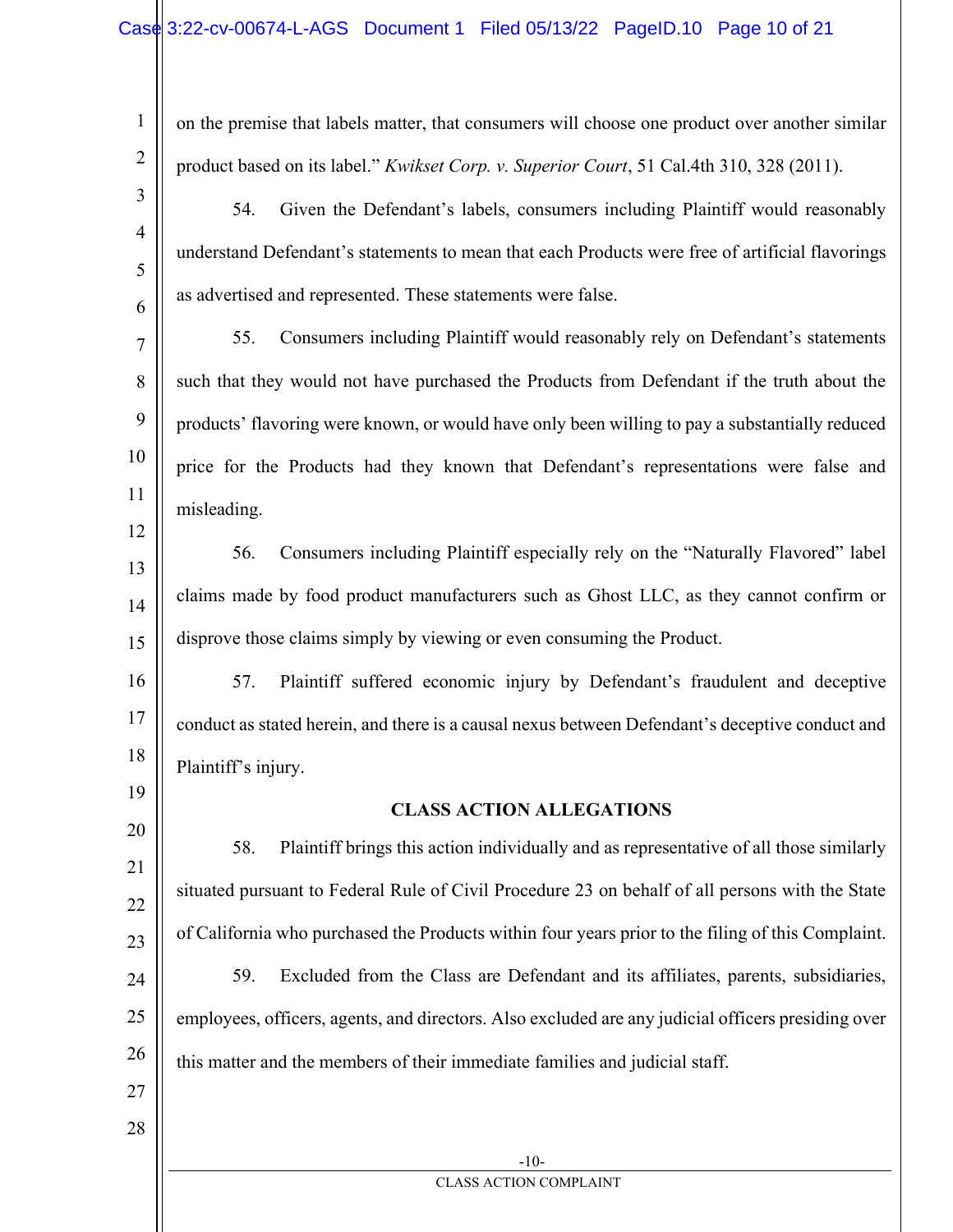| $\mathbf{1}$   | 60.<br>Plaintiff reserves the right to alter the Class definition, and to amend this                |
|----------------|-----------------------------------------------------------------------------------------------------|
| $\overline{2}$ | Complaint to add Subclasses, as necessary to the full extent permitted by applicable law.           |
| 3              | Certification of Plaintiff's claims for class-wide treatment is appropriate because<br>61.          |
| $\overline{4}$ | Plaintiff can prove the elements of the claims on a class-wide basis using the same evidence as     |
| 5<br>6         | individual Class members would use to prove those elements in individual actions alleging the       |
| $\overline{7}$ | same claims.                                                                                        |
| 8              | <b>Numerosity</b> – Rule $23(a)(1)$ : The size of the Class is so large that joinder of all<br>62.  |
| 9              | Class members is impracticable. Plaintiff believes and avers there are thousands of Class           |
| 10             | members geographically dispersed throughout the State.                                              |
| 11             | 63.<br><b>Existence and Predominance of Common Questions of Law and Fact - Rule</b>                 |
| 12             | $23(a)(2)$ , $(b)(3)$ : There are questions of law and fact common to the Class. These questions    |
| 13<br>14       | predominate over any questions that affect only individual Class members. Common legal and          |
| 15             | factual questions and issues include but are not limited to:                                        |
| 16             | Whether the marketing, advertising, packaging, labeling, and other promotional<br>a.                |
| 17             | materials for the Products is misleading and deceptive;                                             |
| 18             | Whether a reasonable consumer would understand Defendant's "Naturally<br>$\mathbf{b}$ .             |
| 19             | Flavored" claims to indicate that the Products contained only natural flavorings,                   |
| 20             | and reasonably relied upon those representations;                                                   |
| 21             | Whether Defendant was unjustly enriched at the expense of the Plaintiff and Class<br>$\mathbf{c}$ . |
| 22<br>23       | members;                                                                                            |
| 24             | the proper amount of damages and disgorgement or restitution;<br>d.                                 |
| 25             | the proper scope of injunctive relief; and<br>e.                                                    |
| 26             | the proper amount of attorneys' fees.<br>f.                                                         |
| 27             |                                                                                                     |
| 28             |                                                                                                     |
|                | $-11-$<br><b>CLASS ACTION COMPLAINT</b>                                                             |
|                |                                                                                                     |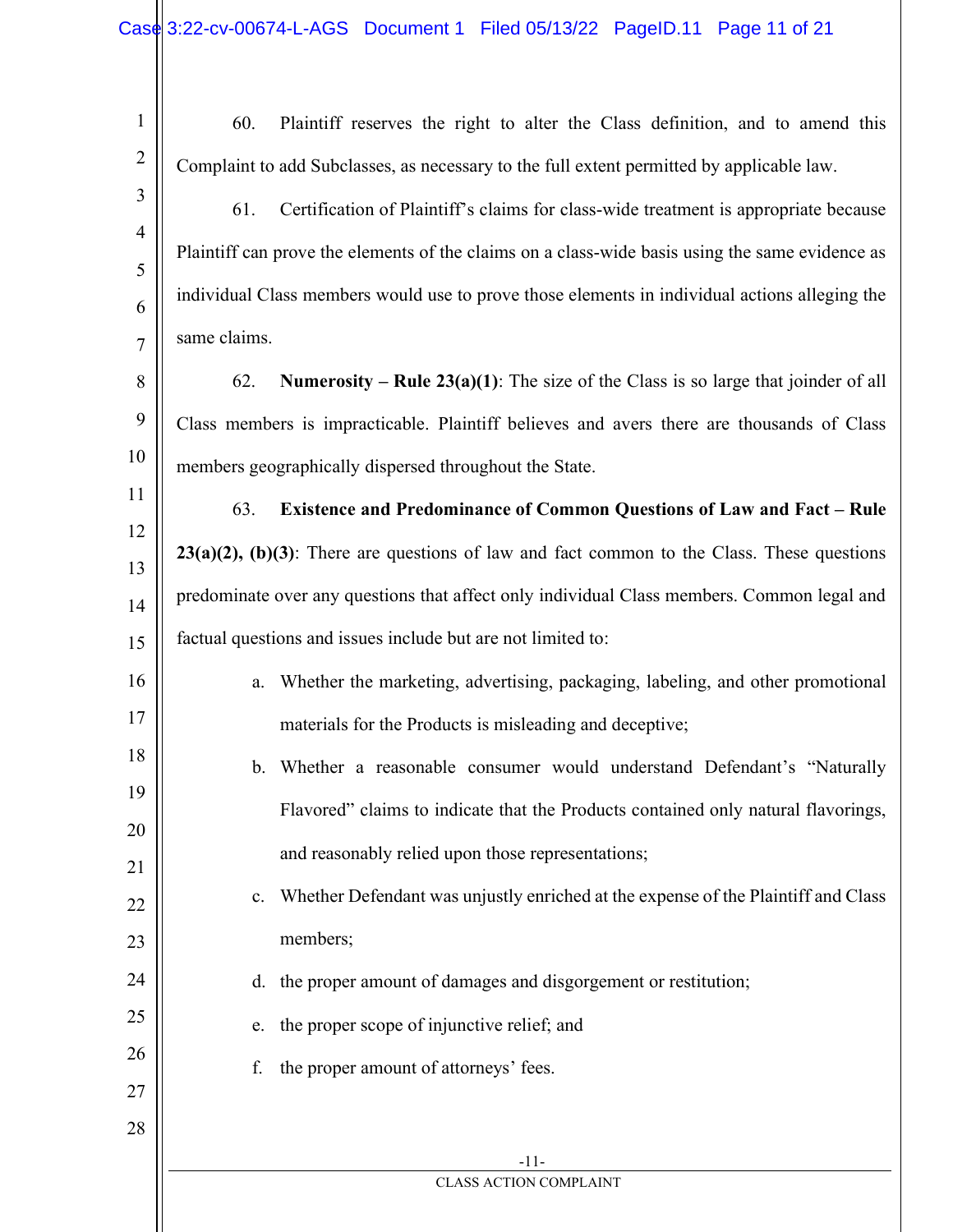1 2 3 4 5 6 7 64. Defendant engaged in a common course of conduct in contravention of the laws Plaintiff seeks to enforce individually and on behalf of the Class. Similar or identical violations of law, business practices, and injuries are involved. Individual questions, if any, pale by comparison, in both quality and quantity, to the numerous common questions that predominate this action. The common questions will yield common answers that will substantially advance the resolution of the case.

8 9 65. In short, these common questions of fact and law predominate over questions that affect only individual Class members.

10

11

12

- 66. Typicality Rule 23(a)(3): Plaintiff's claims are typical of the claims of the Class members because they are based on the same underlying facts, events, and circumstances relating to Defendant's conduct.
- 14 15 16 17 67. Specifically, all Class members, including Plaintiff, were harmed in the same way due to Defendant's uniform misconduct described herein; all Class members suffered similar economic injury due to Defendant's misrepresentations; and Plaintiff seeks the same relief as the Class members.
- 18 19 20 68. There are no defenses available to Defendant that are unique to the named Plaintiff.
- 21 22 23 24 69. Adequacy of Representation – Rule  $23(a)(4)$ : Plaintiff is a fair and adequate representative of the Class because Plaintiff's interests do not conflict with the Class members' interests. Plaintiff will prosecute this action vigorously and is highly motivated to seek redress against Defendant.
- 25 26 27 28 70. Furthermore, Plaintiff has selected competent counsel who are experienced in class action and other complex litigation. Plaintiff and Plaintiff's counsel are committed to prosecuting this action vigorously on behalf of the Class and have the resources to do so.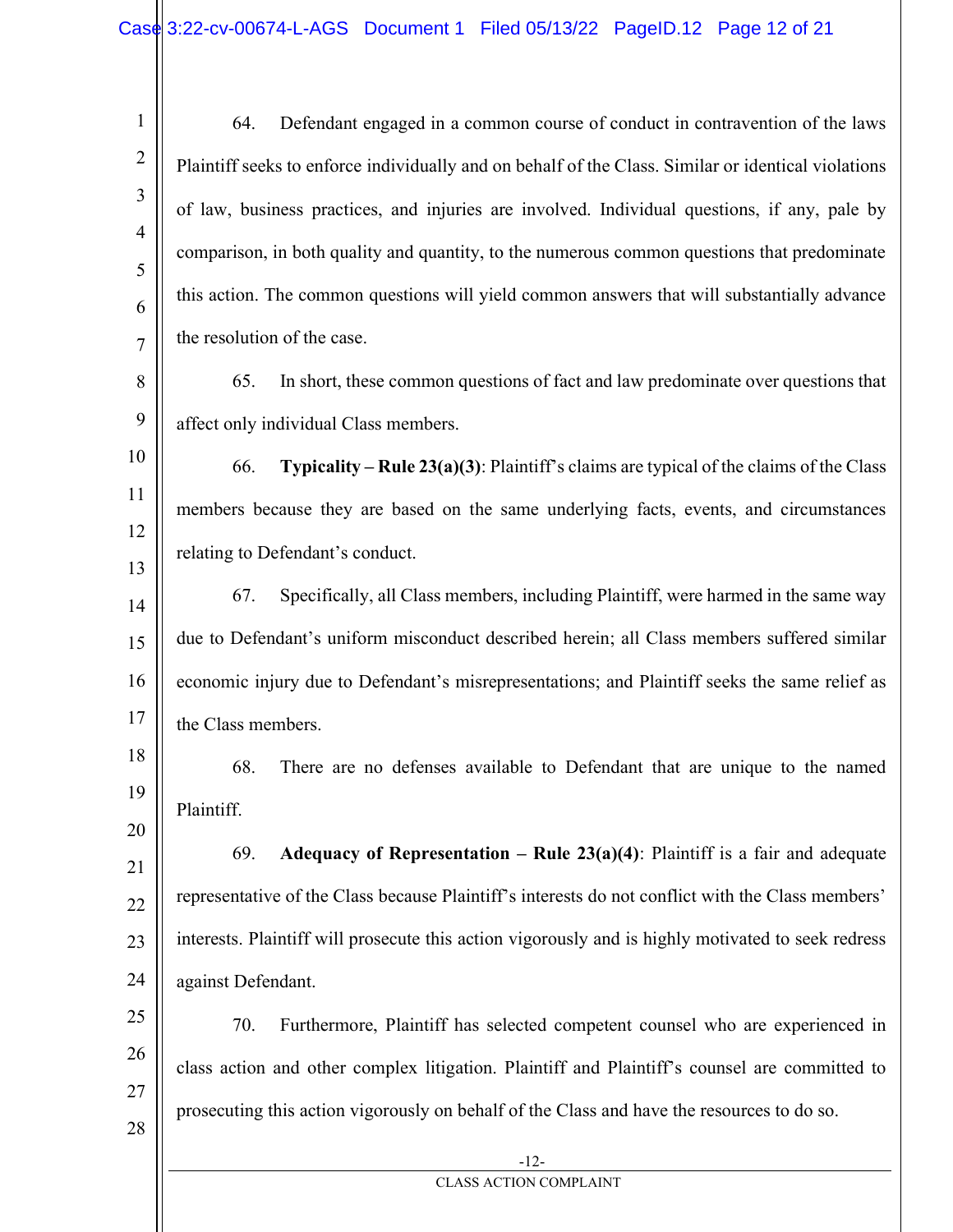71. Superiority – Rule  $23(b)(3)$ : The class action mechanism is superior to other available means for the fair and efficient adjudication of this controversy for at least the following reasons:

- a. the damages individual Class members suffered are small compared to the burden and expense of individual prosecution of the complex and extensive litigation needed to address Defendant's conduct such that it would be virtually impossible for the Class members individually to redress the wrongs done to them. In fact, they would have little incentive to do so given the amount of damage each member has suffered when weighed against the costs and burdens of litigation;
- b. the class procedure presents fewer management difficulties than individual litigation and provides the benefits of single adjudication, economies of scale, and supervision by a single court;
- c. the prosecution of separate actions by individual Class members would create a risk of inconsistent or varying adjudications, which would establish incompatible standards of conduct for Defendant; and
- d. the prosecution of separate actions by individual Class members would create a risk of adjudications with respect to them that would be dispositive of the interests of other Class members or would substantively impair or impede their ability to protect their interests.
- 23 24 72. Unless the Class is certified, Defendant will retain monies received as a result of its unlawful and deceptive conduct alleged herein.
- 25 26 27 73. Unless a class-wide injunction is issued, Defendant will likely continue to advertise, market, promote, and sell the Products in an unlawful and misleading manner, as

1

2

3

4

5

6

7

8

9

10

11

12

13

14

15

16

17

18

19

20

21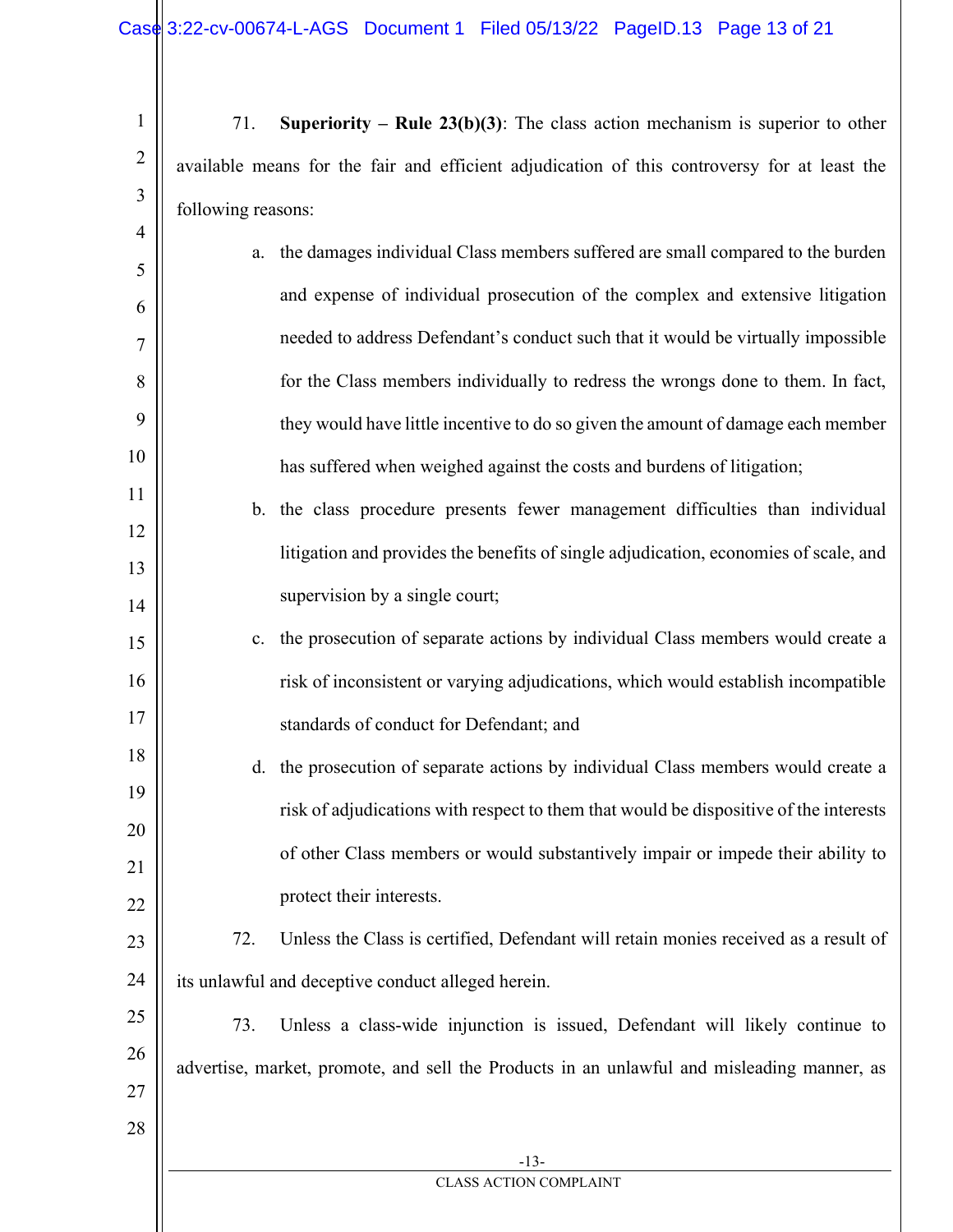| $\mathbf{1}$   | described throughout this Complaint, and members of the Class will continue to be misled,          |
|----------------|----------------------------------------------------------------------------------------------------|
| $\overline{2}$ | harmed, and denied their rights under the law.                                                     |
| 3              | Ascertainability. To the extent ascertainability is required, the Class members are<br>74.         |
| $\overline{4}$ | readily ascertainable from Defendant's records and/or its agents' records of retail and online     |
| 5              | sales, as well as through public notice.                                                           |
| 6<br>7         | 75.<br>Defendant has acted on grounds applicable to the Class as a whole, thereby                  |
| 8              | making appropriate final injunctive and declaratory relief concerning the Class as a whole.        |
| 9              | <b>COUNT1</b>                                                                                      |
| 10             | VIOLATION OF CALIFORNIA BUSINESS & PROFESSIONS CODE SECTION<br>17200 ET SEQ. - "UNFAIR" CONDUCT    |
| 11             | Plaintiff realleges the preceding paragraphs as if fully set forth herein and, to the<br>76.       |
| 12             | extent necessary, pleads this cause of action in the alternative.                                  |
| 13<br>14       | 77.<br>Plaintiff has standing to pursue this claim as Plaintiff has suffered injury in fact as     |
| 15             | a result of Defendant's actions as set forth herein.                                               |
| 16             | Defendant's actions as alleged in this Complaint constitute "unfair" conduct<br>78.                |
| 17             | within the meaning of California Business and Professions Code Section 17200, et seq.              |
| 18             | Defendant's business practices, as alleged herein, are "unfair" because it fails to<br>79.         |
| 19             | disclose accurately the synthetic flavoring used in the Products.                                  |
| 20             | As a result of this "unfair" conduct, Plaintiff expended money and engaged in<br>80.               |
| 21<br>22       | activities he would not otherwise have spent or conducted.                                         |
| 23             | 81.<br>Defendant's wrongful business practices alleged herein constituted, and continue            |
| 24             | to constitute, a continuing course of unfair competition since it continues to market and sell its |
| 25             | products in a manner that offends public policy and/or in a fashion that is immoral, unethical,    |
| 26             | oppressive, unscrupulous and/or substantially injurious to its customers.                          |
| 27             |                                                                                                    |
| 28             |                                                                                                    |
|                | $-14-$                                                                                             |
|                | <b>CLASS ACTION COMPLAINT</b>                                                                      |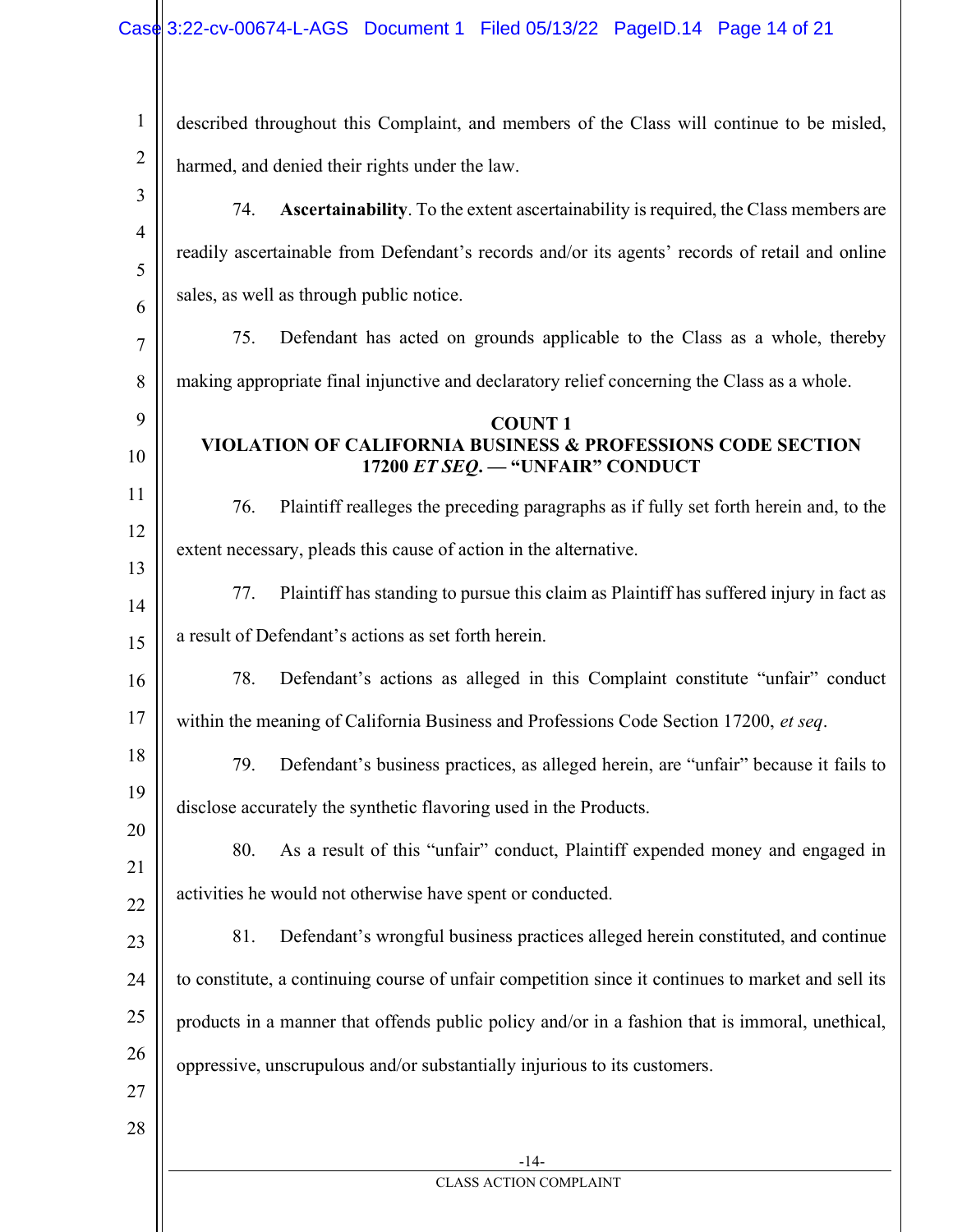| $\mathbf{1}$   | Defendant publicly disseminated untrue or misleading representations regarding<br>82.               |
|----------------|-----------------------------------------------------------------------------------------------------|
| $\overline{2}$ | the flavoring and other label claims of its Products, which it knew, or in the exercise of          |
| 3              | reasonable care should have known, were untrue or misleading.                                       |
| $\overline{4}$ | Pursuant to Business and Professions Code Section 17203, Plaintiff seeks an order<br>83.            |
| 5<br>6         | of this court enjoining Defendant from continuing to engage in "unfair" business practices and      |
| $\overline{7}$ | any other act prohibited by law, including those acts set forth in this Complaint, and further seek |
| 8              | all other relief allowable under Business and Professions Code Section 17200, et seq.               |
| 9              | <b>COUNT 2</b>                                                                                      |
| 10             | VIOLATION OF CALIFORNIA BUSINESS & PROFESSIONS CODE<br>SECTION 17200 ET SEQ. - "FRAUDULENT" CONDUCT |
| 11             | Plaintiff realleges the preceding paragraphs as if fully set forth herein and, to the<br>84.        |
| 12             | extent necessary, plead this cause of action in the alternative.                                    |
| 13             | 85.<br>Plaintiff has standing to pursue this claim as Plaintiff has suffered injury in fact as      |
| 14<br>15       | a result of Defendant's actions as set forth above.                                                 |
| 16             | Defendant's actions as alleged in this Complaint constitute "fraudulent" conduct<br>86.             |
| 17             | within the meaning of California Business and Professions Code Section 17200 et seq.                |
| 18             | 87.<br>Defendant's business practices, as alleged herein, are "fraudulent" because it fails         |
| 19             |                                                                                                     |
| 20             | to disclose accurately that the Products contained artificial flavorings.                           |
| 21             | As a result of this "fraudulent" conduct, Plaintiff expended money and engaged in<br>88.            |
| 22             | activities he would not otherwise have spent or conducted.                                          |
| 23             | 89.<br>Defendant's wrongful business practices alleged herein constituted, and continue             |
| 24             | to constitute, a continuing course of unfair competition since it continues to market and sell its  |
| 25             | products in a manner that offends public policy and/or in a fashion that is immoral, unethical,     |
| 26             | oppressive, unscrupulous and/or substantially injurious to its customers.                           |
| 27             |                                                                                                     |
| 28             |                                                                                                     |
|                | $-15-$<br><b>CLASS ACTION COMPLAINT</b>                                                             |
|                |                                                                                                     |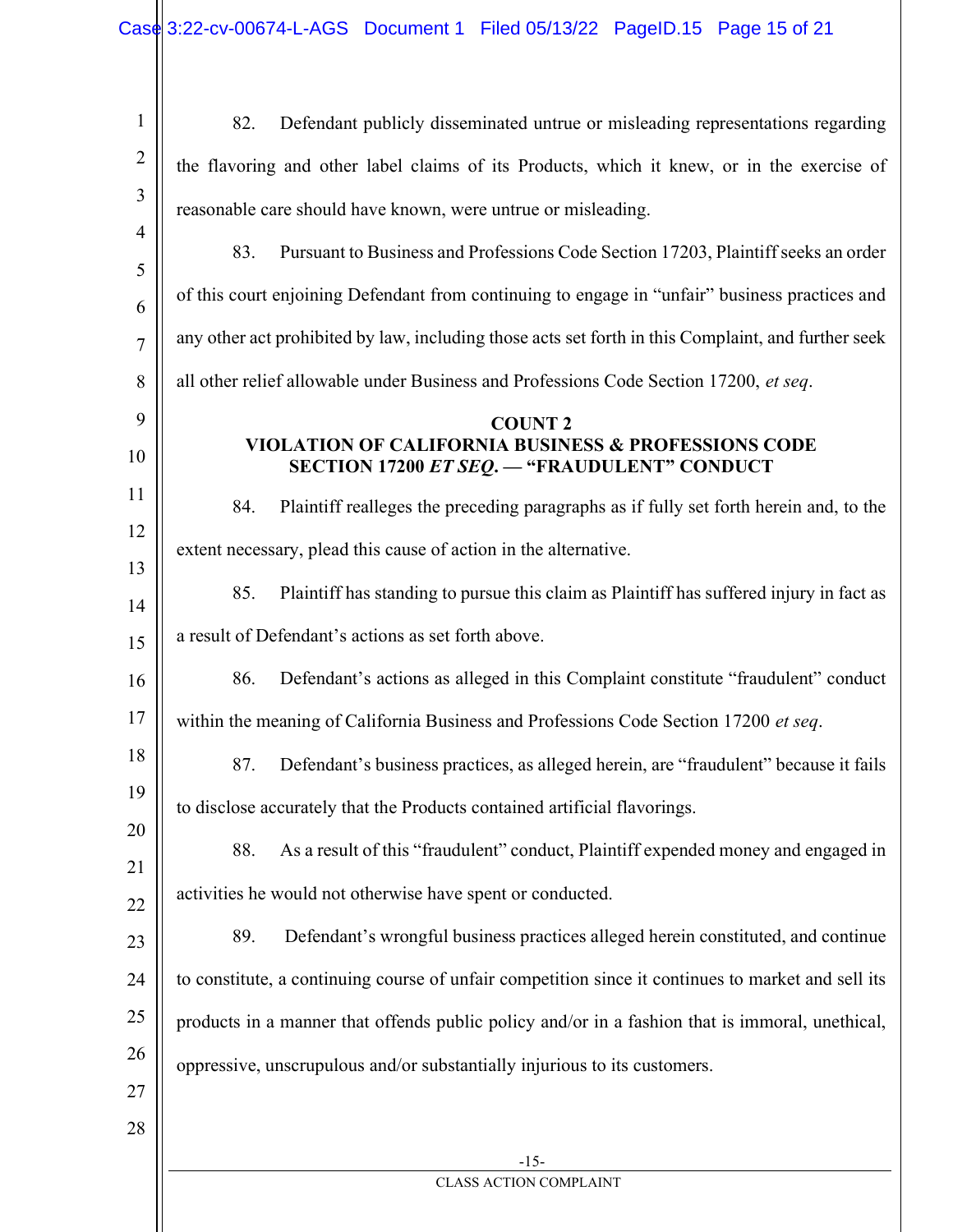| $\mathbf{1}$        | Defendant publicly disseminated untrue or misleading representations regarding<br>90.                        |
|---------------------|--------------------------------------------------------------------------------------------------------------|
| $\overline{2}$      | the flavoring and other label claims of its Products, which it knew, or in the exercise of                   |
| 3                   | reasonable care should have known, were untrue or misleading.                                                |
| $\overline{4}$<br>5 | 91.<br>Pursuant to Business and Professions Code Section 17203, Plaintiff seeks an                           |
| 6                   | order of this Court enjoining Defendant from continuing to engage in "fraudulent" business                   |
| $\overline{7}$      | practices and any other act prohibited by law, including those acts set forth in this Complaint,             |
| 8                   | and further seeks all other relief allowable under Business and Professions Code Section 17200,              |
| 9                   | et seq.                                                                                                      |
| 10                  | <b>COUNT 3</b>                                                                                               |
| 11                  | <b>VIOLATION OF CALIFORNIA BUSINESS &amp; PROFESSIONS CODE</b><br>SECTION 17200 ET SEQ. - "UNLAWFUL" CONDUCT |
| 12                  | Plaintiff realleges the preceding paragraphs as if fully set forth herein and, to the<br>92.                 |
| 13<br>14            | extent necessary, pleads this cause of action in the alternative.                                            |
| 15                  | Plaintiff has standing to pursue this claim as Plaintiff has suffered injury in fact as<br>93.               |
| 16                  | a result of Defendant's actions as set forth above.                                                          |
| 17                  | Defendant's actions as alleged in this Complaint constitute "unlawful" conduct<br>94.                        |
| 18                  | within the meaning of California Business and Professions Code Section 17200, et seq.                        |
| 19                  | Defendant's business practices, as alleged herein, are "unlawful" because it fails<br>95.                    |
| 20                  | to disclose accurately the use of synthetic flavoring in its Products, in contravention of binding           |
| 21                  | legal requirements governing the accuracy of nutritional labelling.                                          |
| 22<br>23            | As a result of this "unlawful" conduct, Plaintiff expended money and engaged in<br>96.                       |
| 24                  | activities it would not otherwise have spent or conducted.                                                   |
| 25                  | 97.<br>Defendant's business practices alleged herein constituted, and continue to                            |
| 26                  | constitute, a continuing course of unfair competition since it continues to market and sell its              |
| 27                  |                                                                                                              |
| 28                  |                                                                                                              |
|                     | $-16-$<br><b>CLASS ACTION COMPLAINT</b>                                                                      |
|                     |                                                                                                              |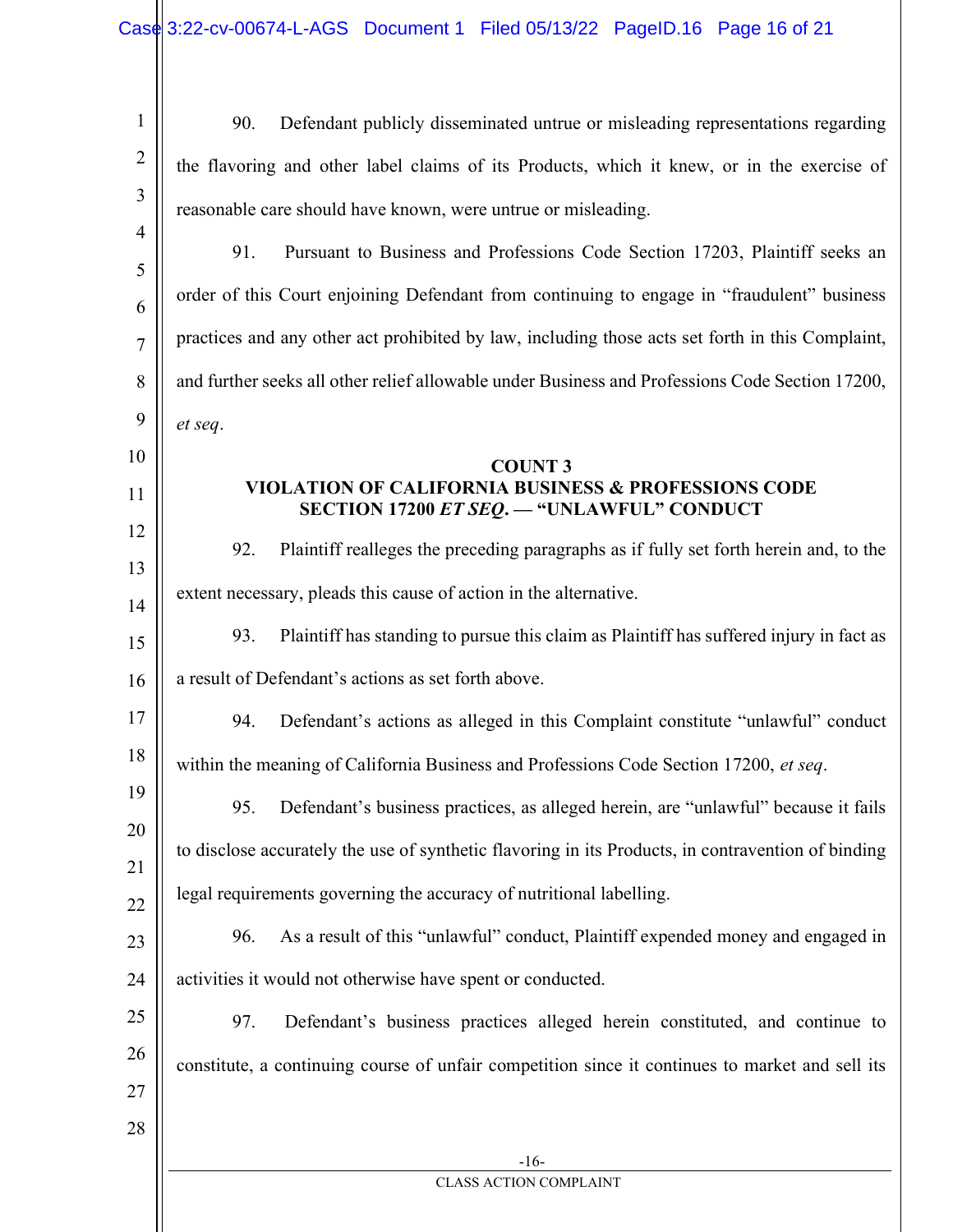| $\mathbf{1}$   | products in a manner that offends public policy and/or in a fashion that is immoral, unethical,    |
|----------------|----------------------------------------------------------------------------------------------------|
| $\overline{2}$ | oppressive, unscrupulous and/or substantially injurious to its customers.                          |
| 3              | Defendant publicly disseminated untrue or misleading representations regarding<br>98.              |
| $\overline{4}$ | the "all-natural" status of the flavorings in its Products, which it knew, or in the exercise of   |
| 5              | reasonable care should have known, were untrue or misleading.                                      |
| 6<br>7         | 99.<br>Pursuant to Business and Professions Code Section 17203, Plaintiff seeks an order           |
| 8              | of this court enjoining Defendant from continuing to engage in "unlawful" business practices       |
| 9              | and any other act prohibited by law, including those acts set forth in this Complaint, and further |
| 10             | seeks all other relief allowable under Business and Professions Code Section 17200, et seq.        |
| 11             |                                                                                                    |
| 12             | <b>COUNT4</b><br><b>VIOLATION OF CALIFORNIA BUSINESS &amp;</b>                                     |
|                | PROFESSIONS CODE SECTION 17500 ET SEQ.                                                             |
| 13<br>14       | 100. Plaintiff realleges the preceding paragraphs as if fully set forth herein and, to the         |
| 15             | extent necessary, pleads this cause of action in the alternative.                                  |
| 16             | 101. Plaintiff has standing to pursue this claim as Plaintiff has suffered injury in fact as       |
| 17             | a result of Defendant's actions as set forth above.                                                |
| 18             | 102. Defendant engaged in advertising and marketing to the public and offered for sale             |
| 19             | advertising services on a nationwide basis, including in California.                               |
| 20             |                                                                                                    |
| 21             | Defendant engaged in the advertising and marketing alleged herein with the intent<br>103.          |
| 22             | to directly or indirectly induce the sale of the Products to consumers.                            |
| 23             | 104. Defendant's advertisements and marketing representations regarding the                        |
| 24             | characteristics of the Products were false, misleading, and deceptive as set forth above.          |
| 25             | 105. At the time it made and disseminated the statements alleged herein, Defendant                 |
| 26             | knew or should have known that the statements were untrue or misleading, and acted in violation    |
| 27             | of Business and Professions Code Section 17500, et seq.                                            |
| 28             |                                                                                                    |
|                | $-17-$<br><b>CLASS ACTION COMPLAINT</b>                                                            |
|                |                                                                                                    |
|                |                                                                                                    |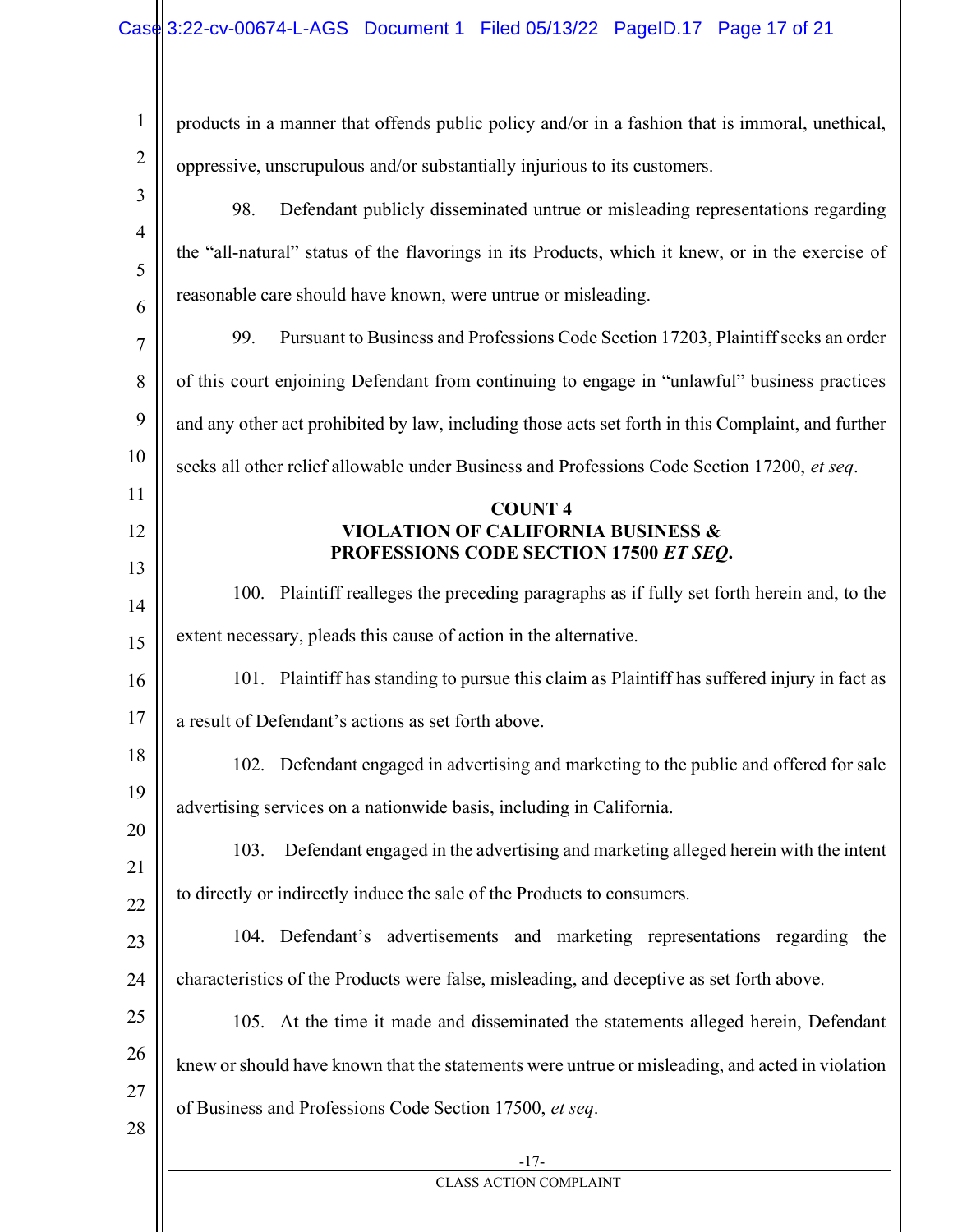| $\mathbf{1}$   | 106. Plaintiff seeks injunctive relief and all other relief allowable under Business and        |
|----------------|-------------------------------------------------------------------------------------------------|
| $\overline{2}$ | Professions Code Section 17500, et seq.                                                         |
| 3              | <b>COUNT 5</b>                                                                                  |
| $\overline{4}$ | VIOLATION OF THE CONSUMER LEGAL REMEDIES ACT,                                                   |
| 5              | CAL. CIV. CODE § 1750 ET SEQ.                                                                   |
| 6              | 107. Plaintiff realleges the preceding paragraphs as if fully set forth herein and, to the      |
| $\overline{7}$ | extent necessary, pleads this cause of action in the alternative.                               |
| 8              | 108. Plaintiff is a "consumer" within the meaning of the Consumer Legal Remedies                |
| 9              | Act ("CLRA"), Cal. Civ. Code § 1761(d).                                                         |
| 10             | 109. The sale of Defendant's Products to Plaintiff and Class members was a                      |
| 11             | "transaction" within the meaning of the CLRA, Cal. Civ. Code $\S 1761(e)$ .                     |
| 12             | 110. The Products purchased by Plaintiff and Class members are "goods" within the               |
| 13<br>14       | meaning of the CLRA, Cal. Civ. Code $\S 1761(a)$ .                                              |
| 15             | 111. As alleged herein, Defendant's business practices are a violation of the CLRA              |
| 16             | because Defendant deceptively failed to reveal facts that are material in light of the "Natural |
| 17             | Flavoring" representations that were made by Defendants on the labels and associated website    |
| 18             | and marketing materials of its Products.                                                        |
| 19             | 112. Defendant's ongoing failure to provide material facts about its Products on its            |
| 20             | labels and associated advertising material violates the following subsections of Cal. Civ. Code |
| 21             |                                                                                                 |
| 22             | $\S 1770(a)$ in these respects:                                                                 |
| 23             | Defendant's acts and practices constitute misrepresentations that its Products have<br>a.       |
| 24             | characteristics, benefits, or uses which they do not have;                                      |
| 25             | b. Defendant misrepresented that its Products are of a particular standard, quality,            |
| 26             | and/or grade, when they are of another;                                                         |
| 27             |                                                                                                 |
| 28             |                                                                                                 |
|                | $-18-$                                                                                          |
|                | CLASS ACTION COMPLAINT                                                                          |
|                |                                                                                                 |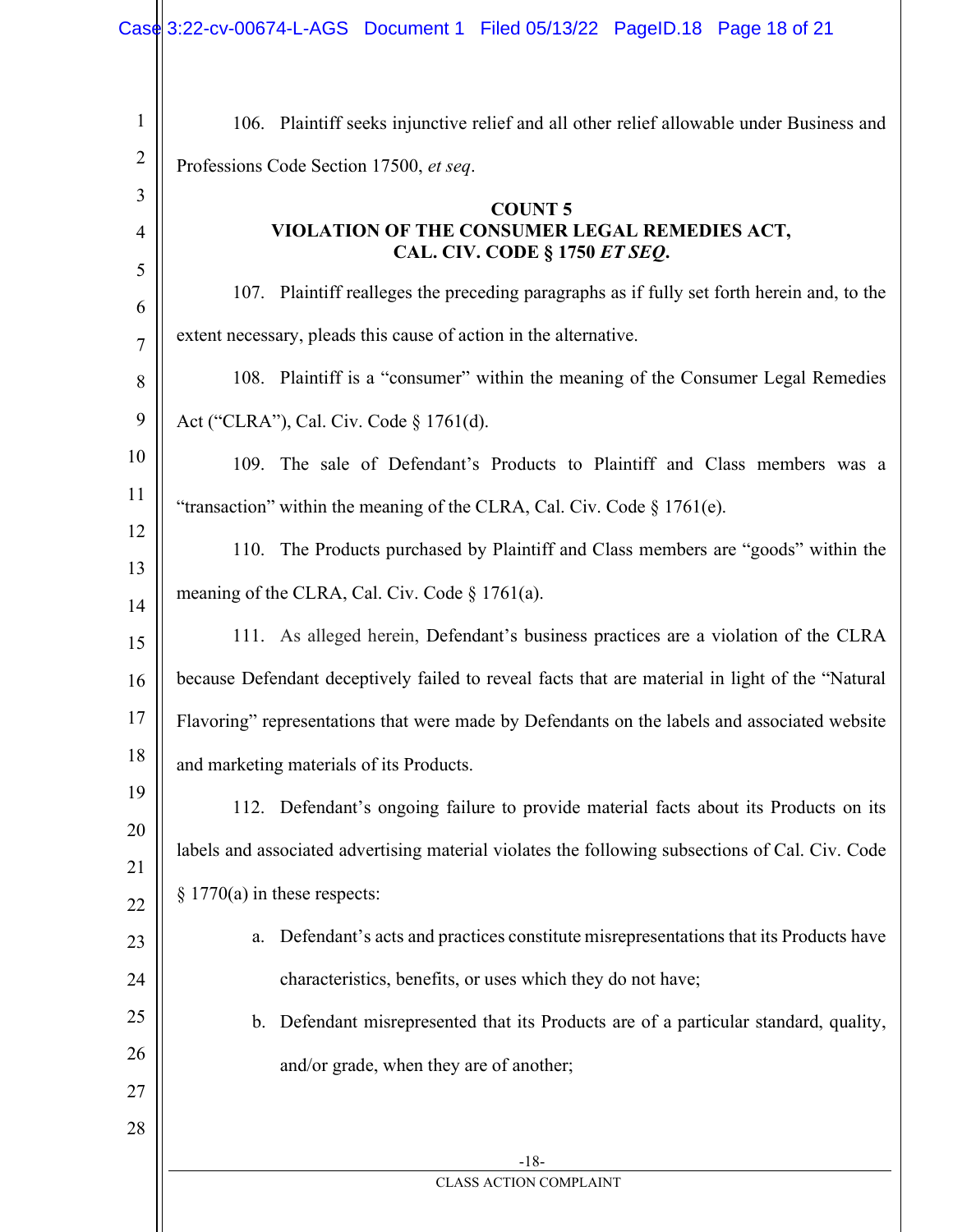| $\mathbf{1}$        | c. Defendant's acts and practices constitute the advertisement of goods, without the                   |  |  |
|---------------------|--------------------------------------------------------------------------------------------------------|--|--|
| $\overline{2}$      | intent to sell them as advertised;                                                                     |  |  |
| 3                   | d. Defendant's acts and practices fail to represent that transactions involving its                    |  |  |
| $\overline{4}$      | Products involve actions that are prohibited by law, particularly the use of                           |  |  |
| 5                   | misleading nutritional labelling; and                                                                  |  |  |
| 6<br>$\overline{7}$ | e. Defendant's acts and practices constitute representations that its Products have                    |  |  |
| 8                   | been supplied in accordance with previous representations when they were not.                          |  |  |
| 9                   |                                                                                                        |  |  |
| 10                  | 113. By reason of the foregoing, Plaintiff and the Class have been irreparably harmed,                 |  |  |
|                     | entitling them to injunctive relief, disgorgement, and restitution.                                    |  |  |
| 11<br>12            | 114. Pursuant to Cal. Civ. Code § 1782, Plaintiff notified Defendant in writing of the                 |  |  |
| 13                  | particular violations of the CLRA described herein and demanded Defendant rectify the actions          |  |  |
| 14                  | described above by providing complete monetary relief, agreeing to be bound by their legal             |  |  |
| 15                  | obligations and to give notice to all affected customers of their intent to do so. Plaintiff sent this |  |  |
| 16                  | notice by certified mail to Defendant, at least 30 days before the filing of this Complaint.           |  |  |
| 17                  | 115. Pursuant to Cal. Civ. Code §§ 1770 and 1780, Plaintiff and the Class are entitled                 |  |  |
| 18                  | to recover actual damages sustained as a result of Defendant's violations of the CLRA. Such            |  |  |
| 19                  | damages include, without limitation, monetary losses and actual, punitive, and consequential           |  |  |
| 20                  | damages, in an amount to be proven at trial.                                                           |  |  |
| 21                  |                                                                                                        |  |  |
| 22                  | 116. Pursuant to Cal. Civ. Code §§ 1770 and 1780, Plaintiff is entitled to enjoin                      |  |  |
| 23                  | publication of misleading and deceptive nutritional labels on Defendant's Products and to              |  |  |
| 24                  | recover reasonable attorneys' fees and costs.                                                          |  |  |
| 25                  | <b>COUNT 6</b>                                                                                         |  |  |
| 26                  | <b>UNJUST ENRICHMENT</b>                                                                               |  |  |
| 27                  | 117. Plaintiff realleges the preceding paragraphs as if fully set forth herein and, to the             |  |  |
| 28                  | extent necessary, plead this cause of action in the alternative.                                       |  |  |
|                     | $-19-$                                                                                                 |  |  |
|                     | <b>CLASS ACTION COMPLAINT</b>                                                                          |  |  |
|                     |                                                                                                        |  |  |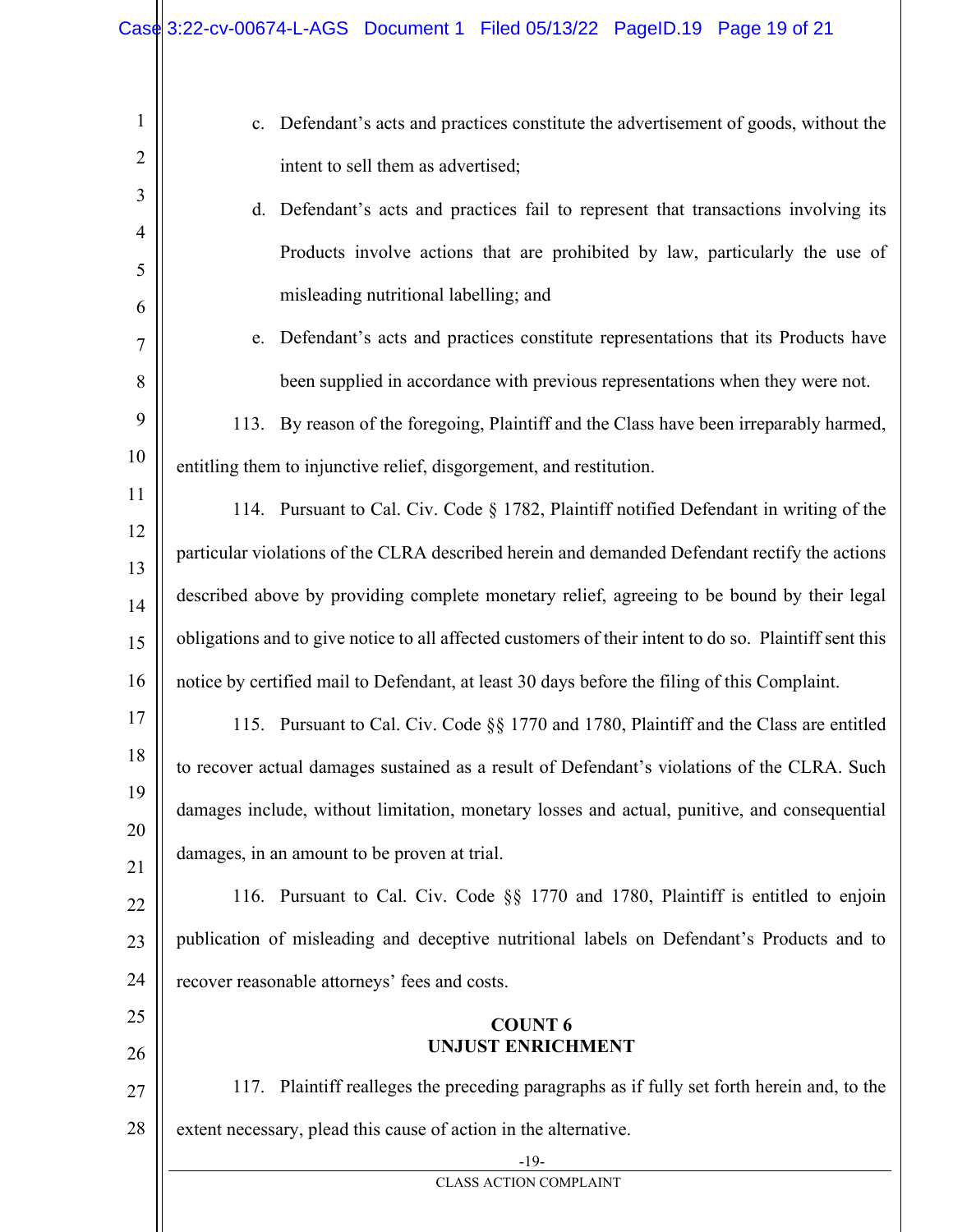| $\mathbf{1}$   | 118. Defendant, through its marketing and labeling of the Products, misrepresented and        |
|----------------|-----------------------------------------------------------------------------------------------|
| $\overline{2}$ | deceived consumers regarding the character of the flavoring in the Products.                  |
| 3              | 119. Defendant did so for the purpose of enriching itself and it in fact enriched itself      |
| $\overline{4}$ | by doing so.                                                                                  |
| 5              | 120. Consumers conferred a benefit on Defendant by purchasing the Products,                   |
| 6              | including an effective premium, above their true value. Defendant appreciated, accepted, and  |
| 7              | retained the benefit to the detriment of consumers.                                           |
| 8<br>9         |                                                                                               |
| 10             | 121. Defendant continues to possess monies paid by consumers to which Defendant is            |
| 11             | not entitled.                                                                                 |
| 12             | 122. Under the circumstances it would be inequitable for Defendant to retain the benefit      |
| 13             | conferred upon it and Defendant's retention of the benefit violates fundamental principles of |
| 14             | justice, equity, and good conscience.                                                         |
| 15             | 123. Plaintiff seeks disgorgement of Defendant's ill-gotten gains and restitution of          |
| 16             | Defendant's wrongful profits, revenue, and benefits, to the extent, and in the amount, deemed |
| 17             | appropriate by the Court, and such other relief as the Court deems just and proper to remedy  |
| 18             | Defendant's unjust enrichment.                                                                |
| 19             | 124. Plaintiff has standing to pursue this claim as Plaintiff has suffered injury in fact as  |
| 20             | a result of Defendant's actions as set forth above.                                           |
| 21             | <b>PRAYER FOR RELIEF</b>                                                                      |
| 22<br>23       | WHEREFORE, Plaintiff respectfully request the Court grant the following relief<br>125.        |
| 24             | against Defendant:                                                                            |
| 25             | Certifying the Class;<br>a.                                                                   |
| 26             | b. Declaring that Defendant violated the CLRA, UCL, and FAL;                                  |
| 27             |                                                                                               |
| 28             |                                                                                               |
|                | $-20-$                                                                                        |
|                | <b>CLASS ACTION COMPLAINT</b>                                                                 |